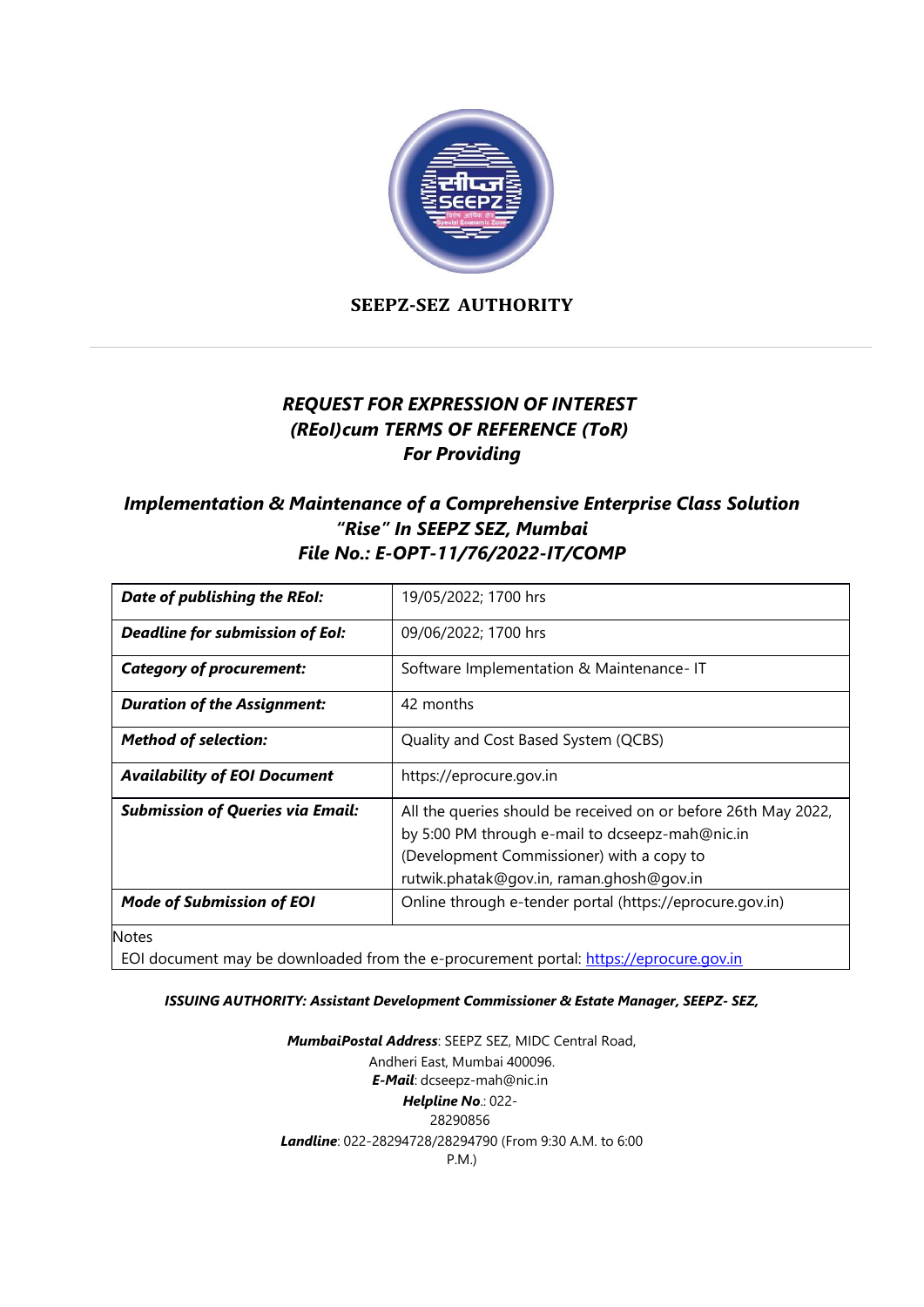#### *1. Background & Objectives*

Santacruz Electronics Export Processing Zone (SEEPZ SEZ) is a Special Economic Zone in Mumbai, India. With a view to leverage Information and Communication Technology (ICT) possibilities and new age trends for the overall transformation of SEEPZ SEZ, it is intended to implement and enable systems to administer SEEPZ SEZ as a compact and highly efficient entity. This can be achieved by putting in place a comprehensive Enterprise Class Solution "RISe" covering the various functional, financial, administrative, and managerial areas of SEEPZ SEZ.

SEEPZ SEZ Request for Expression of Interest (REoI) from eligible prospective bidders for Selection of Bidder for Implementation and Maintenance of an Enterprise Class Solution "RISe". RISe is expected to help in ensuring transparent, easy, efficient, and accurate availability of information, and facilitation of easy transactions. It shall be an integrated service delivery system of Government to Business (G2B) services and also includes revamping of the web portal for access to official information and services.

RISe shall be deployed on a centralized server and shall be accessed by authorized users from anywhere with a connectivity over the internet. Users shall be able to access only those sections that are assigned to them. All other sections shall remain out of bounds. Only authorized personnel shall have access to view data and reports from RISe.

On deployment it must result in significant improvements in efficiency and availability of information on demand. Considering the immediate requirement, SEEPZ SEZ is looking at a fast-track implementation in 6 months. RISe is a prestigious project of SEEPZ SEZ aimed at improving the quality, accessibility, and efficiency of SEEPZ SEZ.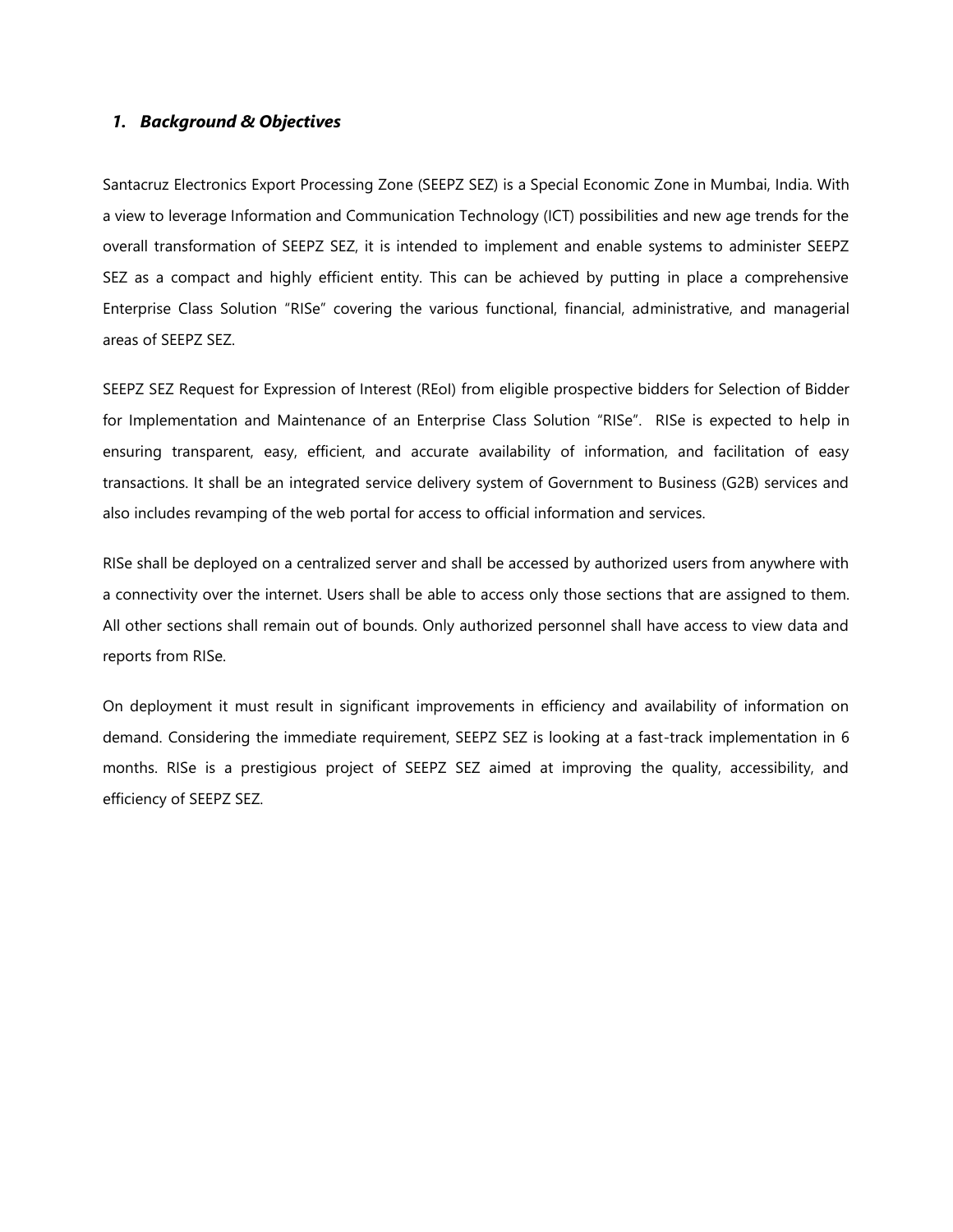## *2. Eligibility Criteria*

In order to be eligible for participating in this procurement, the bidder or a consortium partner of bidders shall satisfy the following criteria –

| S.No. | <b>Eligibility Criteria</b>                                                                                                                                                                                         | <b>Documents to be Submitted</b>                                                                     |
|-------|---------------------------------------------------------------------------------------------------------------------------------------------------------------------------------------------------------------------|------------------------------------------------------------------------------------------------------|
| 1.    | The Lead Bidder and Consortium Bidder (if any) should<br>be a registered company in India for over 10 years<br>(Consortium of maximum two parties only will be<br>allowed)                                          | Copy of certificate of<br>incorporation.<br>In case of Consortium, copy of<br>consortium agreement.  |
| 2.    | The Lead Bidder and Consortium Bidder (if any) should<br>have valid PAN and GST Registrations                                                                                                                       | Copy of PAN card and GST<br>Registration.                                                            |
| 3.    | The Lead Bidder and Consortium Bidder (if any) should<br>not have been blacklisted by any Government<br>Department / PSU within India during the last 3 years                                                       | Undertaking on Bidder<br>Organization's letterhead.                                                  |
| 4.    | The Lead Bidder should have average annual Turnover<br>of Rs.100 Crore in the preceding three financial years for<br>IT/ICT/ITeS/Network supply and maintenance i.e.<br>(FY 2018-2019, FY 2019-2020 & FY 2020-2021) | Copies of audited Balance Sheet<br>for the last three Financial Years<br>2018-19, 2019-20 & 2020-21. |
| 5.    | The Lead Bidder and Consortium Bidder (if any) should<br>have a minimum Employee strength of at least 100<br>employees on its rolls at the time of EOI submission                                                   | Undertaking by the authorized HR<br>official on Bidder Organization's<br>letter head.                |
| 6.    | The Lead Bidder or Consortium Bidder (if any) should<br>have received at least one order for a Software Project<br>of Rs. 20 Crores or above during the past 5 years                                                | Copy of order / contract                                                                             |
| 7.    | The Lead Bidder or Consortium Bidder (if any) should be<br>CMMI Level 3 or above certified                                                                                                                          | Copy of valid documentary<br>evidence.                                                               |
| 8.    | The Lead Bidder and Consortium Bidder (if any) should<br>be ISO 9001 certified                                                                                                                                      | Copy of valid documentary<br>evidence.                                                               |
| 9.    | The Lead Bidder or the Consortium Bidder (if any)<br>should have implemented at least one project having<br>more than 5000 registered users in the Government<br>Sector /PSUs in India.                             | Copy of customer testimonial for<br>projects having more than 5000<br>registered users.              |

### **Selection Procedure:**

- a. The procedure for selection of Consultant/ Service Provider shall be as detailed under the 'Manual for Procurement of Consulting Services, 2017' issued by the Ministry of Finance.
- b. The Request for Proposals (RFP) shall be issued only to the Consultants/ Service Providers shortlisted after EoI evaluation. The shortlist comprising up to 8 Consultants/ Service Providers shall be prepared based on assessment of eligibility and relevance of Consultants'/ Service Provider's past experience. Decision of the SEEPZ SEZ Authority in this regard shall be binding on all participating Consultants/ Service Providers.
- c. Selection of Consultants/ Service Providers from among the shortlisted firms shall be made using the QCBS method. More details regarding the evaluation criteria and weightages for technical and financial scores etc. shall be provided in the RFP document.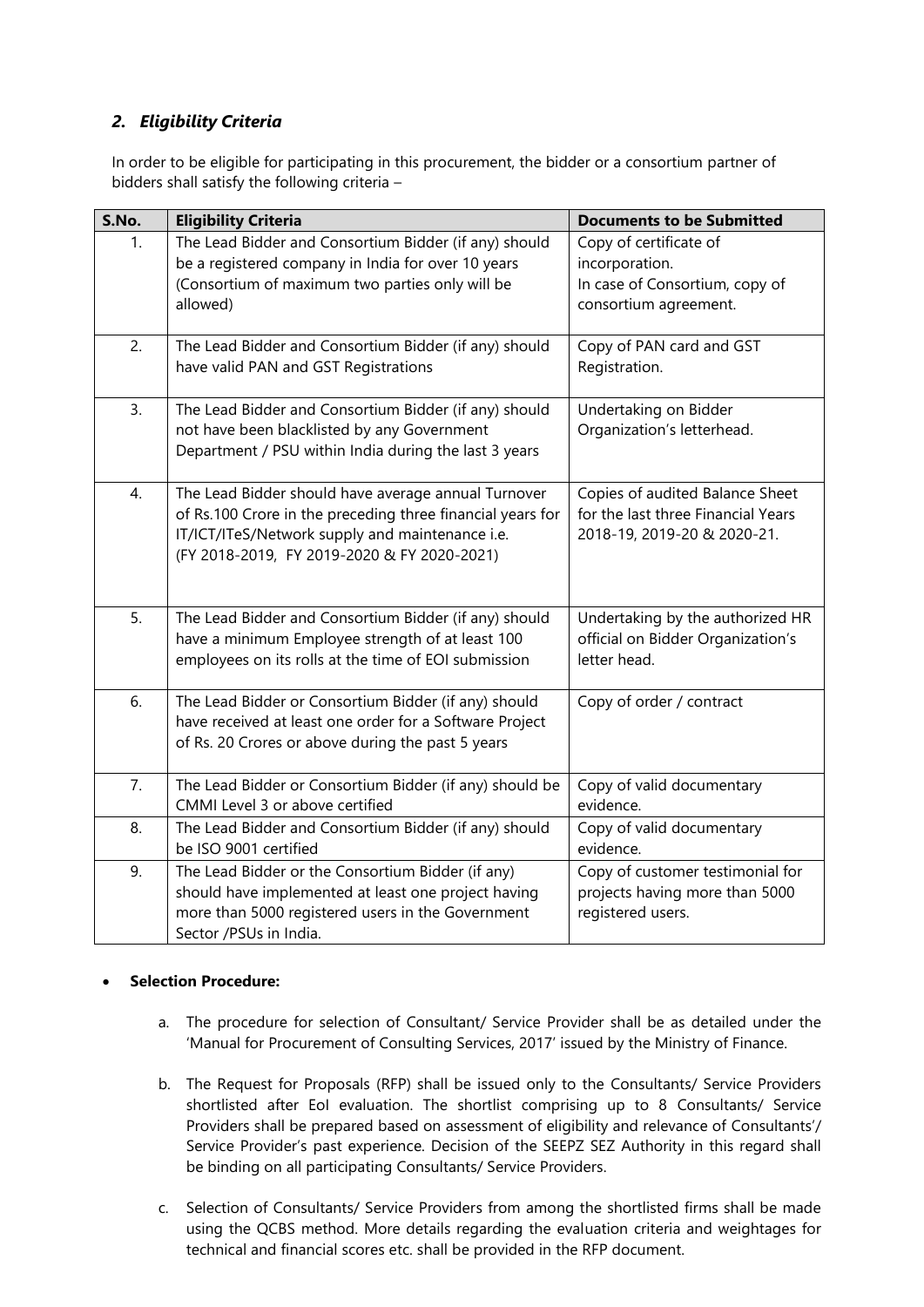More details regarding the scope of work and key deliverables pertaining to the nature of Project Implementation & Maintenance assignment can be found in the Terms of Reference document uploaded with this REoI. It may be noted that these details are neither exhaustive nor final. The final TOR shall be included in the RFP document which shall be issued to the shortlisted consultants.

渤

- Consultants/ Service Providers may upload their specific feedback and suggestions regarding the  $\bullet$ draft ToR along with their EoIs. SEEPZ SEZ Authority may consider the suggestions vis-à-vis its requirements but will not be bound to accept any suggestion received.
- The EoI should be submitted along with duly filled Annexure I, II, III, IV & V through e- $\bullet$ procurement portal (https://eprocure.gov.in/eprocure/app) only. Eols submitted through any other means shall not be admissible.

Development Commissioner, SEEPZ SEZ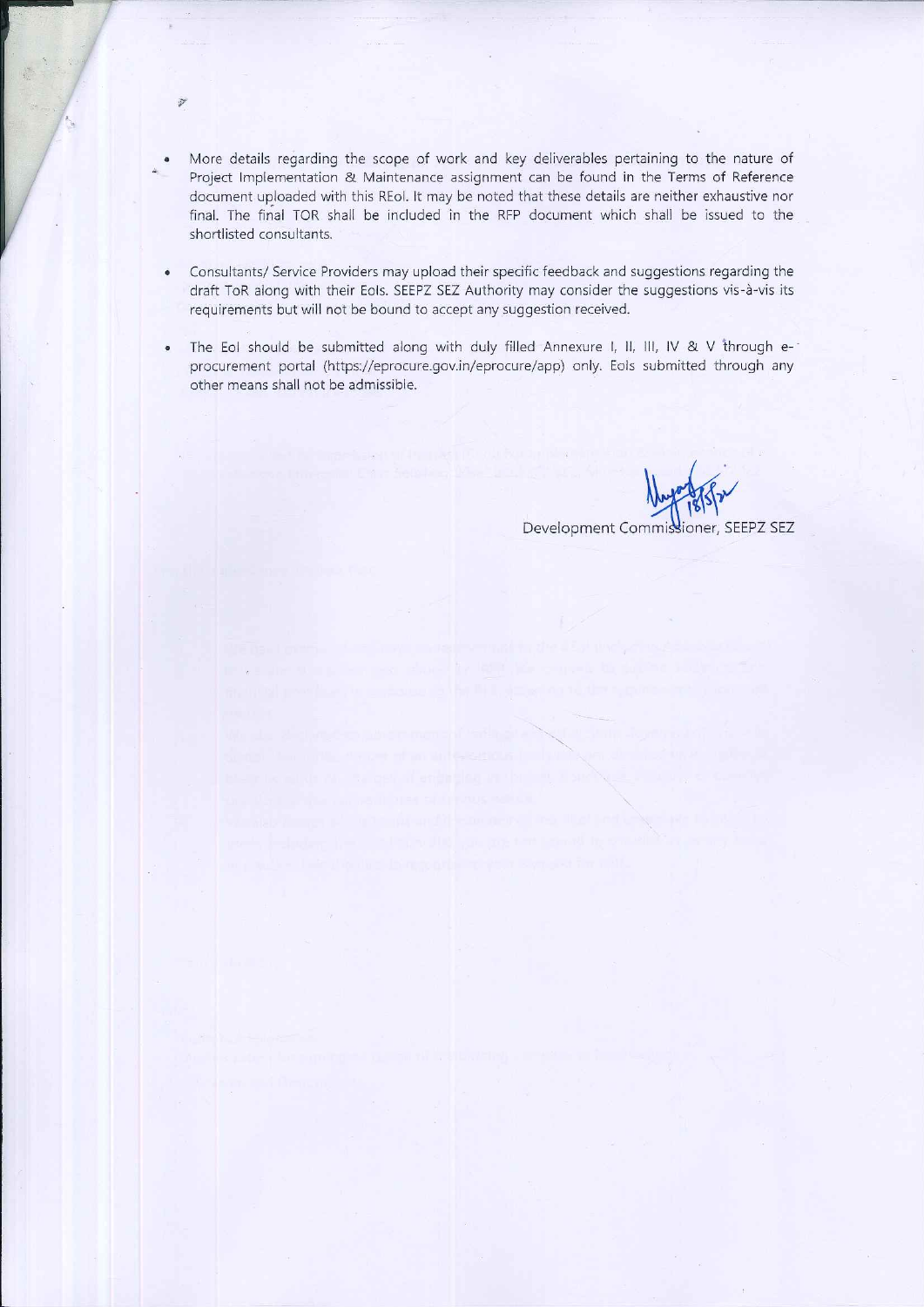### *ANNEXURE I – EoI Submission Form (To be printed on Bidder's letterhead)*

### To,

Assistant Development Commissioner, Office of the Development Commissioner,SEEPZ, SEZ, Ministry of Commerce and IndustriesGovernment of India Andheri (East), Mumbai 400096

Ref: Your Request for Expression of Interest (REoI) For Implementation & Maintenance of a Comprehensive Enterprise Class Solution "Rise" In SEEPZ SEZ, Mumbai dated 19/05/2022

Sir,

We, the undersigned, declare that:

- 1. We have examined and have no reservations to the REoI (including Addenda issued).
- 2. If we are shortlisted and issued an RFP, we commit to submit technical and financial proposals in response to the RFP, adhering to the requirements stipulated therein.
- 3. We also declare that Government of India or any other State Government or public Sector Unit in the nature of an autonomous body has not declared us ineligible or black listed us on charges of engaging in corrupt, fraudulent, collusive or coercive practices or any failure/lapses of serious nature.
- 4. We also accept all the terms and conditions of this REoI and undertake to abide by them, including the condition that you are not bound to shortlist us or any other firm submitting their EoI in response to your Request for EoIs.

Yours sincerely,

Authorized Signatory (Authorization for signing on behalf of the bidding company to be attached) Full Name and Designation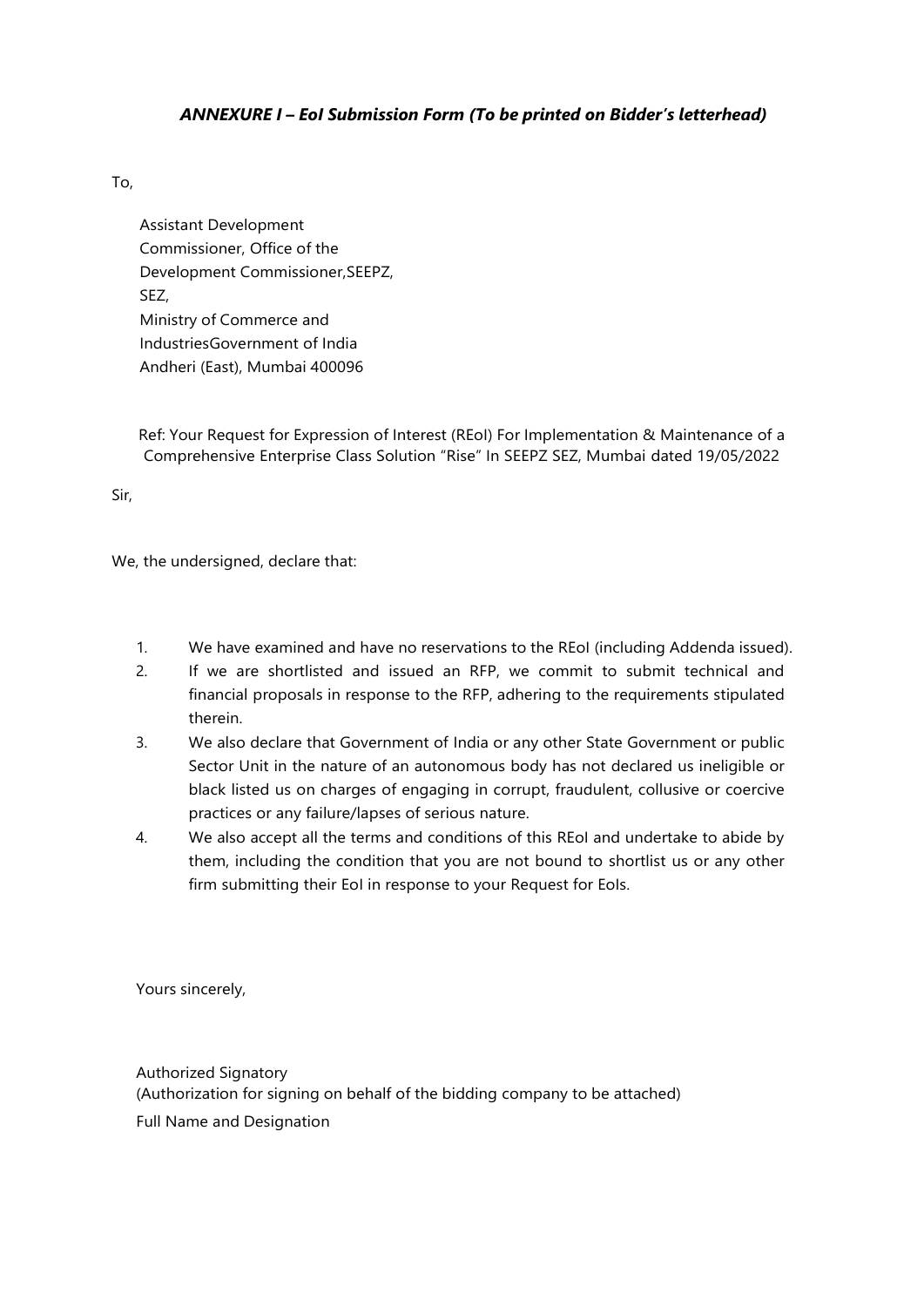## *ANNEXURE II - Particulars of Responding Firm*

|              | <b>SI No. Information Sought</b>                                                                                                 | <b>Details to be</b><br>Furnished | <b>Prime Bidder</b> | <b>Consortium Partner</b> |
|--------------|----------------------------------------------------------------------------------------------------------------------------------|-----------------------------------|---------------------|---------------------------|
|              | A. Name of the Organization:                                                                                                     |                                   |                     |                           |
|              | B. Registered Office Address:                                                                                                    |                                   |                     |                           |
|              | C. Telephone, Key Contact, Email & Website:                                                                                      |                                   |                     |                           |
|              | D. Status of Firm/Company (Public Ltd. /Pvt. Ltd.<br>etc.)                                                                       |                                   |                     |                           |
|              | E. Date of Incorporation:                                                                                                        |                                   |                     |                           |
|              | F. GST Registration Number & Date:                                                                                               |                                   |                     |                           |
|              | G. PAN:                                                                                                                          |                                   |                     |                           |
|              | H. Location & Addresses of Offices                                                                                               |                                   |                     |                           |
| $\mathsf{L}$ | CMMI Appraisal ID and Validity Date                                                                                              |                                   |                     |                           |
| $\mathbf{L}$ | ISO 9000 Series Certificate details with<br><b>Validity Date</b>                                                                 |                                   |                     |                           |
|              | K. ISO 27001 Certificate details with Validity<br>Date                                                                           |                                   |                     |                           |
| L.           | ISO 20000 Certificate details with Validity<br>Date                                                                              |                                   |                     |                           |
|              | All required supporting documents along with the company profile should be submitted by the Prime Bidder &<br>Consortium Partner |                                   |                     |                           |

#### **(To be given on Company Letter Head)**

I hereby certify that the information furnished above is full and correct to the best of our knowledge. We understand that in case any deviation is found in the above statement at any stage, the company will be black-listed and will not have any deal with SEEPZ SEZ in future. I also certify that the period of validity of this EOI is 180 days from the date of opening.

Sincerely, [BIDDER'S NAME] Name of the Authorized Signatory: Designation: Signature: Date: Official Seal: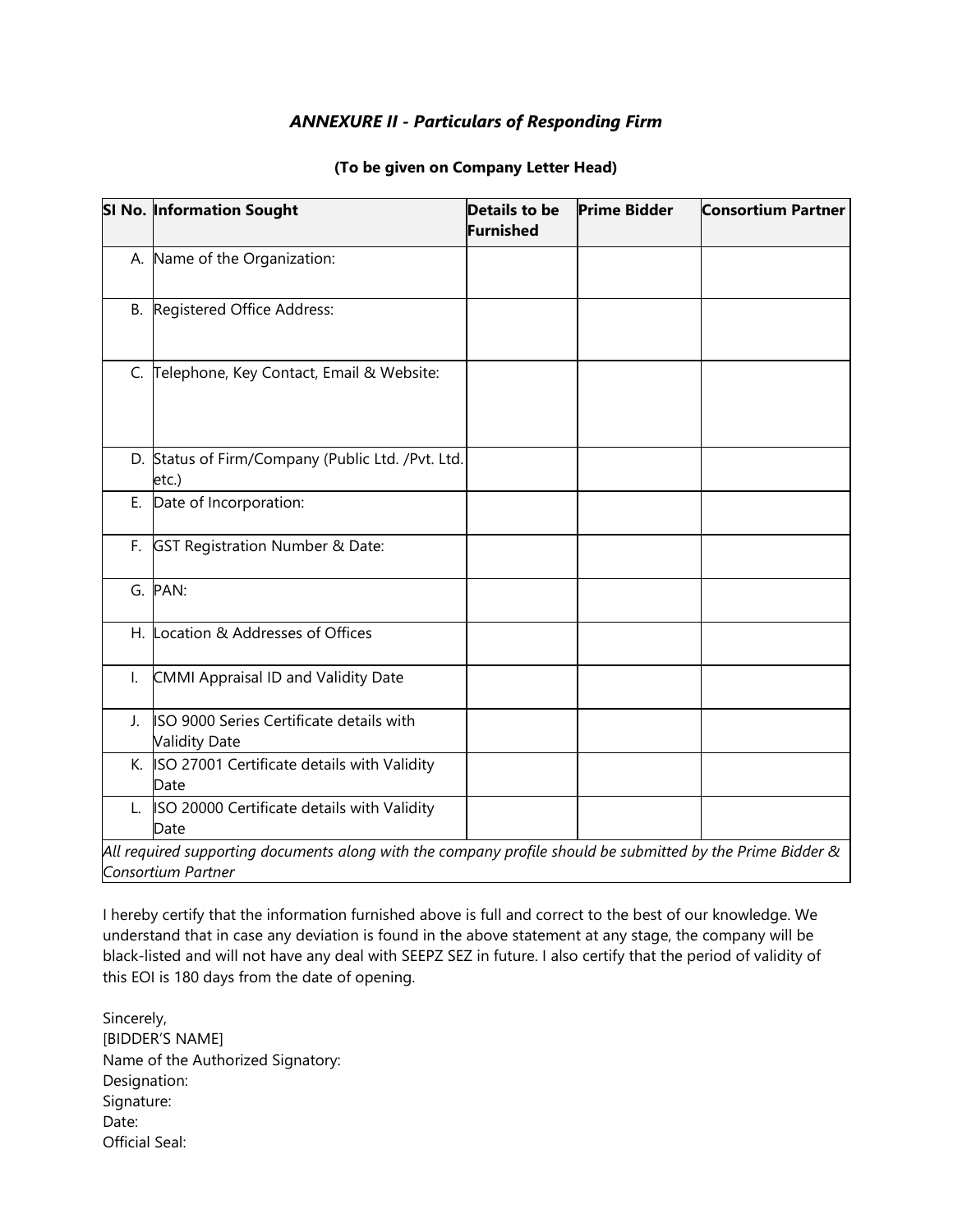### *ANNEXURE III- Self-Declaration: Not Blacklisted* **(Company letter head)**

### **Date:**

#### **Reference No.:**

To,

The Development Commissioner OFFICE OF THE DEVELOPMENT COMMISSIONER SEEPZ SEZ-Special Economic Zone, Govt. of India, Ministry of Commerce & Industry Andheri (East), Mumbai 400 096.

Sub: REoI for Implementation & Maintenance of a Comprehensive Enterprise Class Solution "Rise" In SEEPZ SEZ, Mumbai– *Self Declaration for not Blacklisted*

Sir,

In response to the REoI titled "Implementation & Maintenance of a Comprehensive Enterprise Class Solution "Rise" In SEEPZ SEZ, Mumbai.", as an owner/ partner/ Director/ authorized signatory of (organization name), I/ We hereby declare that presently our Company/ firm is not under declaration of ineligible for corrupt & fraudulent practices, blacklisted either indefinitely or for a particular period of time, or had work withdrawn, by any State/ Central government/ PSU.

If this declaration is found to be incorrect then without prejudice to any other action that may be taken, my/ our security may be forfeited in full and the tender if any to the extent accepted may be cancelled.

| Thanking you,          |
|------------------------|
| Signature              |
| (Authorized Signatory) |

| Seal:               |
|---------------------|
| Date:               |
| Place:              |
| Name of the Bidder: |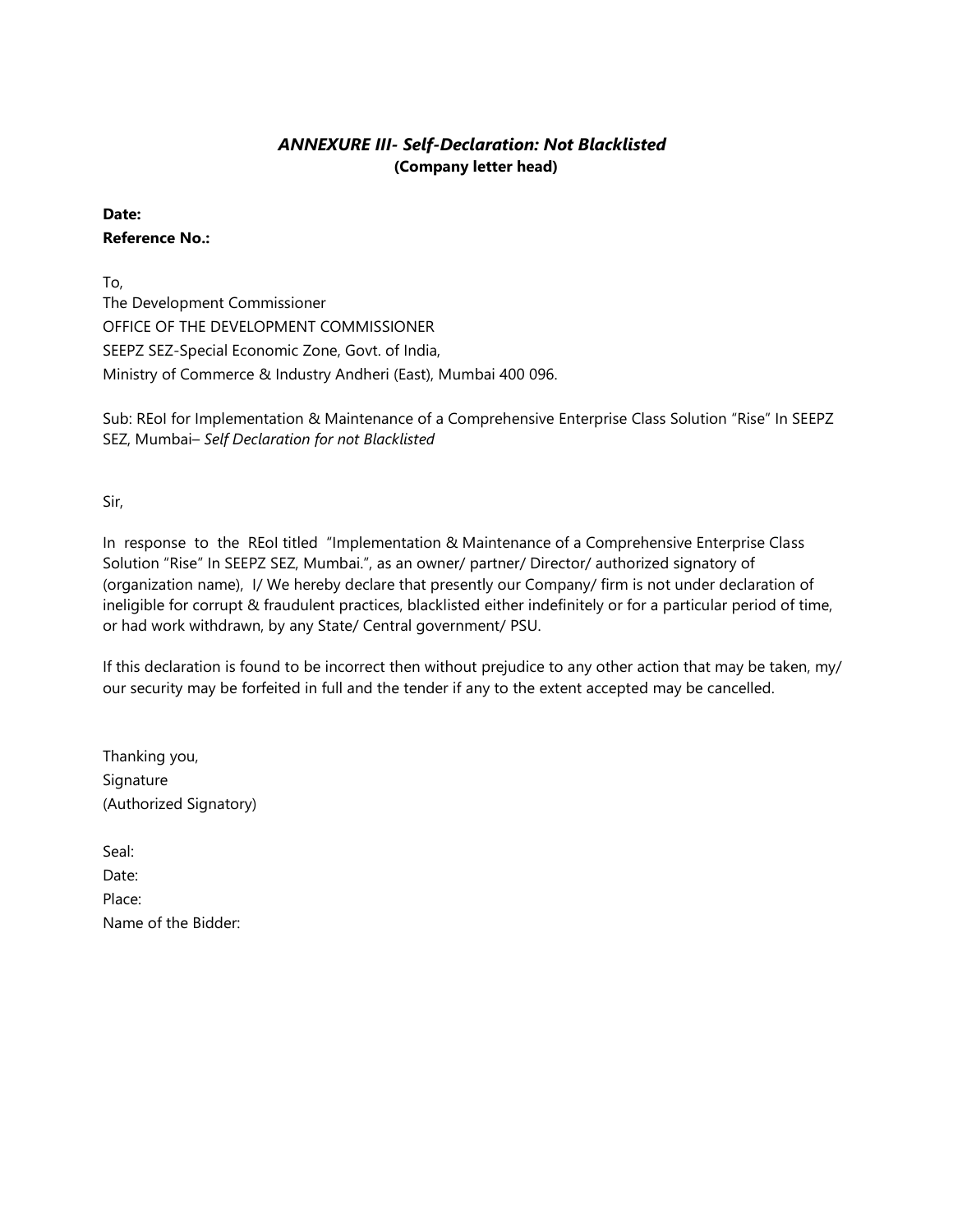### *ANNEXURE IV- Undertaking on Manpower*

**Date: Reference No.:**

To, The Development Commissioner OFFICE OF THE DEVELOPMENT COMMISSIONER SEEPZ SEZ-Special Economic Zone, Govt. of India, Ministry of Commerce & Industry Andheri (East), Mumbai 400 096.

In response to the REoI titled "Implementation & Maintenance of a Comprehensive Enterprise Class Solution "Rise" In SEEPZ SEZ, Mumbai." Dated,……….….I/We hereby undertake that we have more than --------- Software Professionals on our roll. I further certify that I am the competent authority in my company authorized to submit this undertaking.

For,

| Name: |
|-------|
|       |